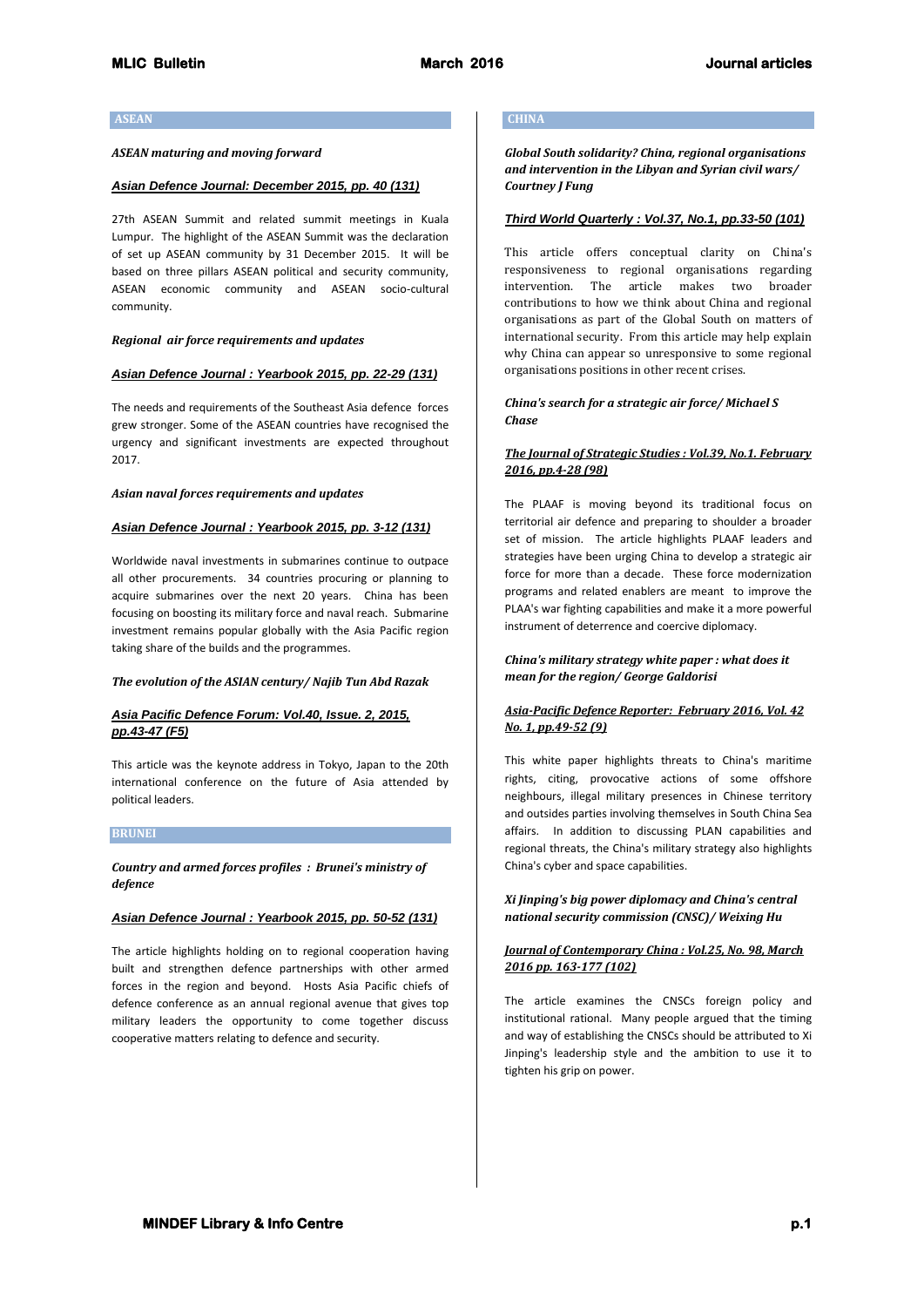#### **CHINA**

*Installing a safety on the "loaded gun"? Chia's institutional reforms, national security commission and Sino Japanese crisis (in) stability/ Andrew S Erickson*

# *Journal of Contemporary China : Vol.25, No. 98, March 2016 pp.197-215 (102)*

The article build on a small but influential literature analyse China's side of bilateral ledger in the context of recent institutional reforms.

*Quantitative monitoring of military transformation in the period 1992-2010 : do the protagonists of transformation really change more than other countries/ Iztok Prezelj*

# *Defence Studies : Vol.16, No.1, March 2016, pp.20-46 (105)*

This paper fills a gap in current literature by creating and testing model for multidimensional and multilevel quantitative monitoring of military transformation applicable in any country

Rights of passage : rivals prepare for South China Sea adjudication/ Bill Hayton

## *IHS Jane's Intelligence Review: Vol 28, Issue 3, March 2016, pp. 8 – 13 (123)*

The article examines the implications for regional security, amid signs that China may attempt to defuse tension with some claimants.

Eastern promise : Chinese investment spurs action in Balochistan/ Farhan Bokhari

IHS Jane's Intelligence Review: Vol 28, Issue 3, March 2016, pp. 41 – 43 (123)

The article examines the strategic implications of closer economic ties between Beijing and Islamabad for the region

A game of chess? : South China Sea strategic moves/ Grace Jean

IHS Jane's Navy International : Vol.121 Iss.2, March 2016, p.6- 8 (123)

The article assess what come next. The reaction to China's territorial claims has been discussed and critised.

### **CYBERSPACE**

*The humanitarian cyberspace : shrinking space or an expanding frontier/ Kristin Bergtora Sandvik*

# *Third World Quarterly : Vol.37, No.1, pp.17-32 (101)*

This article consists of four main sections the first describes the nature of the humanitarian space as traditionally conceived. The second and third examine some persistent characteristics of humanitarian action. The fourth section revisits the narrative of the shrinking humanitarian space.

### **DEFENSE SECURITY**

*Defence & security 2015 : stressing on the power of partnership/ ADJ Team*

*Asian Defence Journal: December 2015, pp. 34 – 37 (131)*

## **INDONESIA**

*Threats : to Indonesia's internal security/ Kym Bergmann*

# *Defence Review Asia: January 2016, Vol. 10, No. 1, p.32 (146)*

The article highlights the terrorist attack in Jakarta in January 14, it is timely examine the extent to which fundamentalist movements such as Islamic state threaten Indonesia's security.

*Law, democracy and the fulfilment of socioeconomic rights : insights from Indonesia/ Andrew Rosser*

## *Third World Quarterly : Vol.37, No.2, pp.336-353 (101)*

The paper considers to debate in light of Indonesia's recent experience, how institutional and structural factors interact within particular contexts to shape socioeconomic rights fulfilment not examine factors in isolation. Broadly the debate has pitted institutionalist perspectives which emphasise the role of political regimes and judical institutions in shaping the scope for right fulfilment against structural list perspectives that focus on the constrains imposed by relationships power and interest.

### **INTELLIGENCE**

*Orientalism and intelligence analysis : deconstructing Anglo-American notions of the Arab/ Dina Rezk*

## *Intelligence and National Security: Vol.31, No.2, March 2016, pp.224-245 (99)*

This article has sought to reconstruct the challenges the British and American political and intelligence community perceived itself to confront in the Middle East the beliefs and conceptualizations formulated in order to rise to this challenge and the evolution of thought and understanding the Arab.

### **INTERNATIONAL AFFAIRS**

The Commonwealth in the 21st century/ Richard Drayton

*Round Table: Commonwealth Journal of International Affairs February 2016, pp.21-27 (100)*

The story of the commonwealth might find a new role for itself by returning to its roots as a vehicle for the exploration of the commonweal in particular as a focus of contemporary attempts to democratize the international system?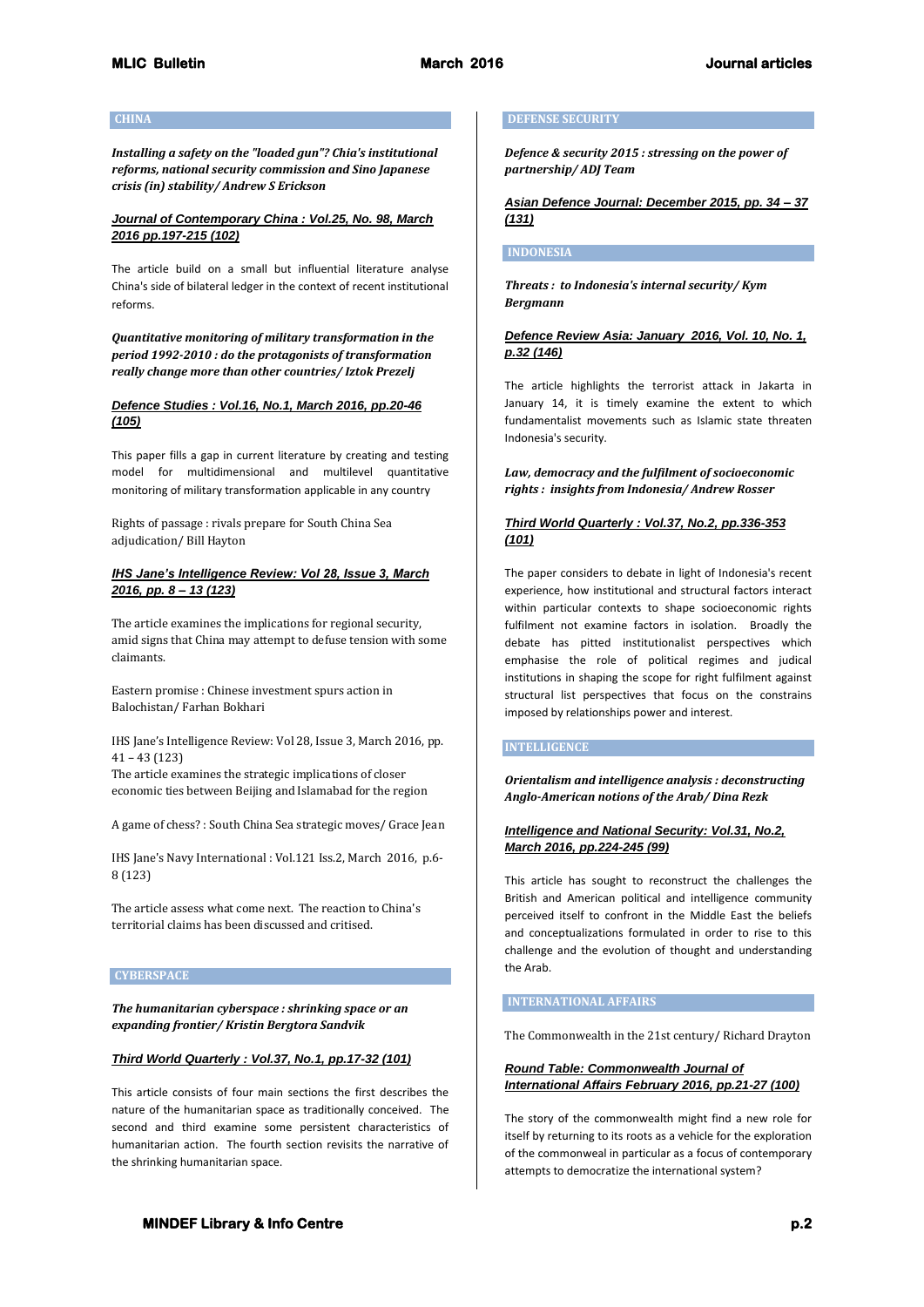## **ISLAMIC STATE**

*Impediments to fighting the Islamic state : private contractors and US strategy/ Thomas Bruneau*

# *The Journal of Strategic Studies : Vol.39, No.1. February 2016, pp.120-141 (98)*

The argument in this paper the private contractors are a crucial element in the implementation of any strategy to be recognized and integrated into that strategy if it is to be successful.

## **JAPAN**

## *Japan's new realism/ Michael Auslin*

## *Foreign Affairs: March/April 2016, pp.125-134 (76)*

With the return of Shinzo Abe as Japan's President in September 2012, it is observed that there is significant change in Japan's foreign policy. Abe has made several moves to ensure a more stable national security and also in enhancing its regional role responding greatly to rapid changes within the region, in particular the increase in China's power. Despite a strong link in history, Shinzo Abe is making efforts to ensure a more balance of power in the Asia region yet maintaining its relationship with Beijing. His efforts has stirred agreements and disagreements within the Japanese government and its political leaders.

## *Country and armed forces profiles : Japan's ministry of defence*

# *Asian Defence Journal : Yearbook 2015, pp. 60-62 (131)*

The article shows Abe returns to power a new mandate as Japan's prime minister. A new law for foreign engagement, US, Japan new defence guidelines for defence cooperation reflecting Japan's willingness to take on a more robust international role at a time of growing Chinese concerns about nuclear armed North Korea. Shinzo Abe's cabinet approved a record \$812 billion budget for the current fiscal. Easing on arm trade its first ever military trade fair. with a particular focus on maritime security.

### **LEADERSHIP**

*The architecture of strategic choice from strong leaders to strong strategies/ Mikkel Vedby Rasmussen*

# *RUSI Journal: Vol 160 No 6, December 2015, pp. 28-32 (127)*

This article speaks to the importance of design strategy at the operational level. The focus on decisions inherent in the strong leader paradigm. It argues that strong strategies are based on a cogent response and a coherent narrative that enables the UK government to achieve full-spectrum effort.

### **LEADERSHIP**

*A legacy of esprit and leadership/ MGen John A Lejeune*

## *Marine Corps Gazette : Vol.100, No.3, March 2016, pp.80-85 (71)*

A talk on leadership by Commandant of the marine corps 58 years ago. His message is timeless and proves that in leading men, leadership doesn't change much, only men do.

### *The art of command/ A. M. Gray*

# *Marine Corps Gazette : Vol.100, No.3, March 2016, pp.91-92 (71)*

Speeches given by 29th Marine Corps Commandant reflect his views on leadership and the art of command.

### **LOGISTICS**

*The global logistics distribution system : the last tactical mile for the war fighter/ Jeremy F Thomas*

## *Marine Corps Gazette : Vol. 100, No.2, February 2016, pp.59-64 (71)*

This article will proffer a better understanding of current problems and explore what a more optimized tactical distribution pipeline may provide.

# **MALAYSIA**

*Country and armed forces profiles : Malaysia's Ministry of defence*

# *Asian Defence Journal: Yearbook 2015, pp. 67-68 (131)*

The article highlights on proposal for ASEAN ready group, army to build more border bases, and first forward sea base and ASEAN defence minister's meeting.

### *Steering the ship : RMN balances requirements, resources/ Ridzwan Rahmat*

## *IHS Jane's Navy International : Vol.121 Iss.2 , March 2016, pp.10-18 (123)*

The article examines the service's approach to tracking both these endeavours amid budgetary constraints and competition. The Royal Malaysia navy is aiming to modernise its force structure and to reshape the country's security landscape.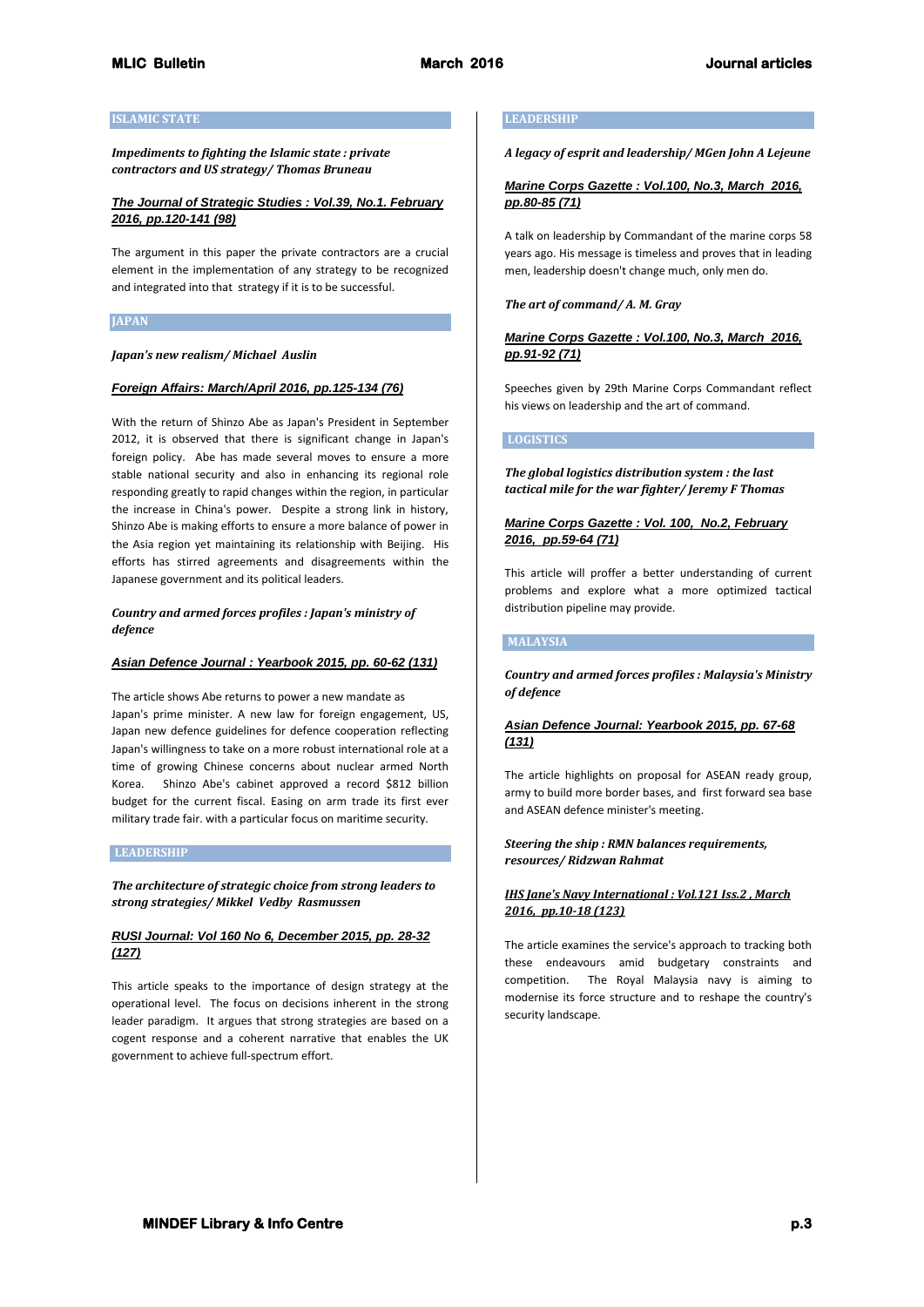## **MIDDLE EAST**

*War and state formation in Lebanon : can Tilly be applied to the developing world/ Andrew Delatolla*

#### **Third World Quarterly : Vol.37, No.2, pp.281-298 (101)**

The arguments against applying such theories to the developing world include the concern that this would negate social, culture and political histories that are different from the European experience. In applying Tilly's arguments to the contemporary environment of the developing world here are a number of areas that require further explanation.

### **MYANMAR**

*Crucial period as NLD forms new government*

### *Asia Monitor Vol 1:Vol. 27, Issue. 3, March 2016, p.6 , (49)*

The process will finalise the departure of the lower house's high profile speaker who was removed from the chairmanship. This will be followed by the election of a new president and finally the introduction of a new government at the beginning of April.

#### **NUCLEAR CRITIQUE**

*Redemption and Nutopia : the scope of nuclear critique in international studies/ Columba Peoples*

## *Millennium : Vol 44 No 2, January 2016, pp.216-235 165- 186 (39)*

International studies focuses on nuclear weapons within international order. It has tended to remain largely silent on the issue of civil nuclear power beyond nuclear weapons and the complex imbrication between the two.

#### **PEACEKEEPING**

*The pieces that make the peace : the micro-processes of international security/ Vanessa Frances Newby*

## *International Peacekeeping: Vol 23, No 1, February 2016, pp.133-157 (96)*

This article discusses the micro-processes of peace operations to show how peace and stability can be maintained through small incremental measures employed consistently over time. It argues two factors facilitate the effectiveness of these mechanisms: good coordination between civilian and military actors in a peacekeeping mission.

### **PHILIPPINES**

*Uncertainity principle : security issues loom large in Philippine poll/ Maria Harisson*

## *IHS Jane's Intelligence Review: Vol 28, Issue 3, March 2016, pp. 24 – 29 (123)*

The article examines the security risks likely to face the incoming president as the country aims to consolidate political stability.

#### **SECURITY**

*Keeping up with today's cyber reality/ Paul Stokes*

### *Intersec : January 2016, pp.10-12 (69)*

This article examines the cybercriminal trends can expect to see 2016 and reveals what organisations can do to protect themselves against emerging threats.

## *Regendering the military : theorizing women's military participation/ Claire Duncanson*

## *Security Dialogue : Vol.47, No.1, February 2016. pp.3-21 (47)*

The article presents a conceptual strategy for considering how feminist theorizing about the gender military nexus can take seriously women's military participation while remaining alert to feminist political goal of gender peace and justice

### **TECHNOLOGY**

### *The life cycles of cyber threats/ Ben Buchanan*

### *Survival : Vol.58, No.1, February-March 2016, pp.39-58 (106)*

The article highlights the vulnerabilities and exploits, techniques and operational concepts. The applicability of life cycle analysis to cyber security is not limited to software vulnerabilities and exploits. It can be applied to specific techniques as well as to broader operational concepts.

### **TERRORISM**

*Current developments of counter terrorism efforts in Asia Pacific/ Adlinna Abdul Alim*

## *Asian Defence Journal : Yearbook 2015, pp. 30-33 (131)*

The Asia Pacific region have been diligently tackling the terrorism issue through aggressive counter terrorism efforts and legal statutes.

#### *Combating the evolution of ISIS*

## *Asia Pacific Defense Forum: Vol.40, Issue. 3, 2015, pp.10-15 (F5)*

The escalation of ISIS proliferation in the world appears to have happened swiftly the group has existed under various names and forms.

# **MINDEF Library & Info Centre p.4 p.4**